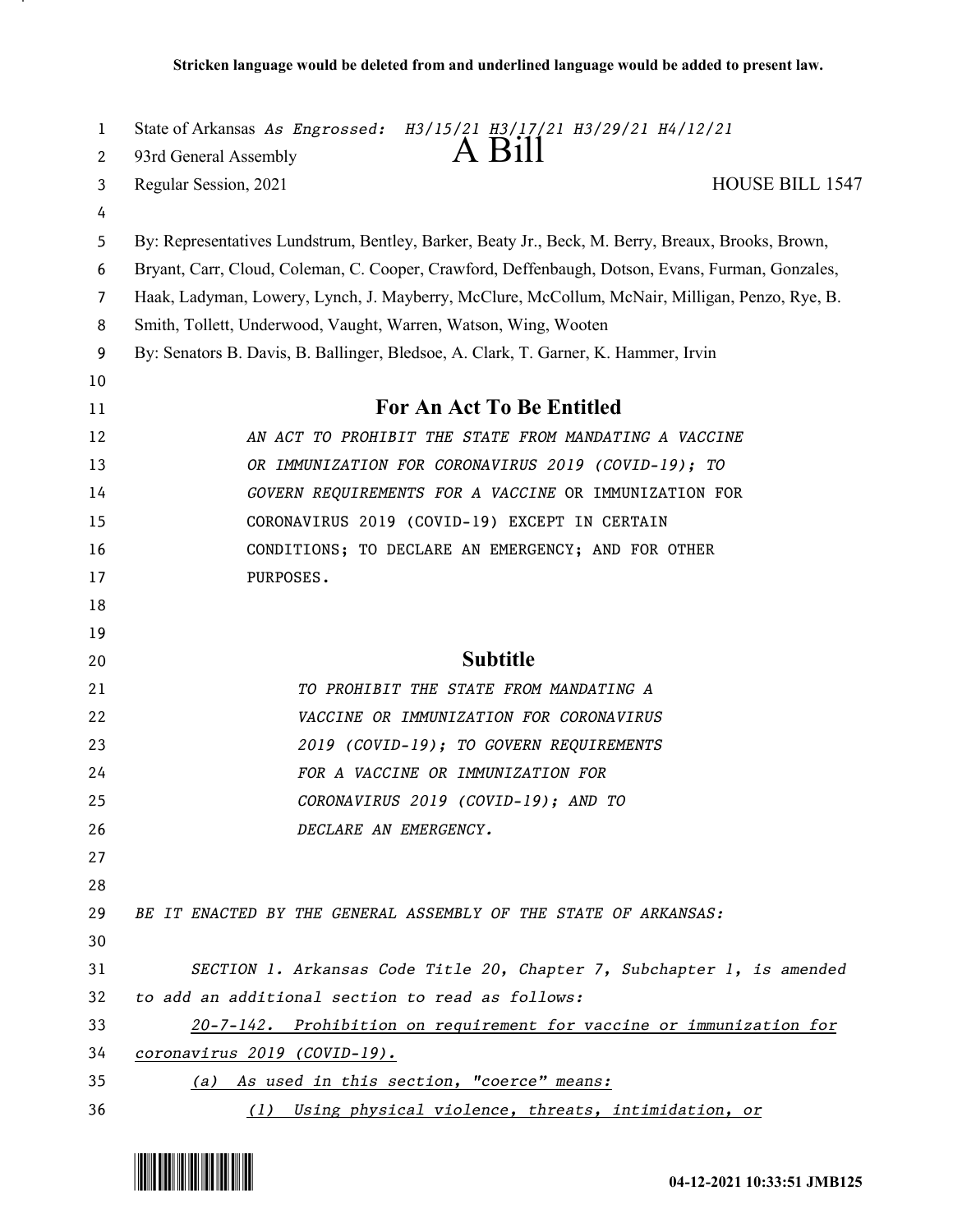As Engrossed: H3/15/21 H3/17/21 H3/29/21 H4/12/21 112121

| 1  | retaliation with the purpose of causing a reasonable individual of ordinary   |
|----|-------------------------------------------------------------------------------|
| 2  | susceptibilities to acquiesce when the individual otherwise would not;        |
| 3  | $(2)(A)$ Making conditional a private or public benefit, including            |
| 4  | without limitation employment, promotion, or another employment benefit, with |
| 5  | the purpose of causing a reasonable individual of ordinary susceptibilities   |
| 6  | to acquiesce when the individual otherwise would not.                         |
| 7  | (B) However, other positive incentives that are above or                      |
| 8  | beyond any expected compensation or benefit of employment shall not be        |
| 9  | included under the term "coerce"; or                                          |
| 10 | (3) Using any other means with the purpose of causing a                       |
| 11 | reasonable individual of ordinary susceptibilities to acquiesce when the      |
| 12 | individual otherwise would not.                                               |
| 13 | $(b)(1)$ The state, a state agency or entity, a political subdivision of      |
| 14 | the state, or a state or local official shall not mandate or require an       |
| 15 | individual to receive a vaccine or immunization for coronavirus 2019 (COVID-  |
| 16 | $19$ .                                                                        |
| 17 | (2) A state-owned or state-controlled medical facility may offer              |
| 18 | positive incentives to an individual to receive a vaccine or immunization for |
| 19 | coronavirus 2019 (COVID-19).                                                  |
| 20 | (3) If a state-owned or state-controlled medical facility                     |
| 21 | desires to mandate or require an individual to receive a vaccine or           |
| 22 | immunization for coronavirus 2019 (COVID-19), then the state-owned or state-  |
| 23 | controlled medical facility shall receive approval from the Legislative       |
| 24 | Council to mandate or require individual to receive a vaccine or immunization |
| 25 | for coronavirus 2019 (COVID-19).                                              |
| 26 | (c) Receiving a vaccine or immunization for coronavirus 2019 (COVID-          |
| 27 | 19) shall not be a condition of education, employment, entry, or services     |
| 28 | from the state or a state agency or entity or for obtaining a licensure,      |
| 29 | certificate, or permit from a state agency or entity.                         |
| 30 | $(d)(1)$ The Department of Health shall maintain information and data         |
| 31 | about the safety and efficacy of any vaccine or immunization for coronavirus  |
| 32 | 2019 (COVID-19) approved by the United States Food and Drug Administration,   |
| 33 | including without limitation information and data on any risk of harm         |
| 34 | associated with the administration of the vaccine or immunization, on the     |
| 35 | department's website.                                                         |
| 36 | (2) The information and data described in subdivision $(d)(1)$ of             |

04-12-2021 10:33:51 JMB125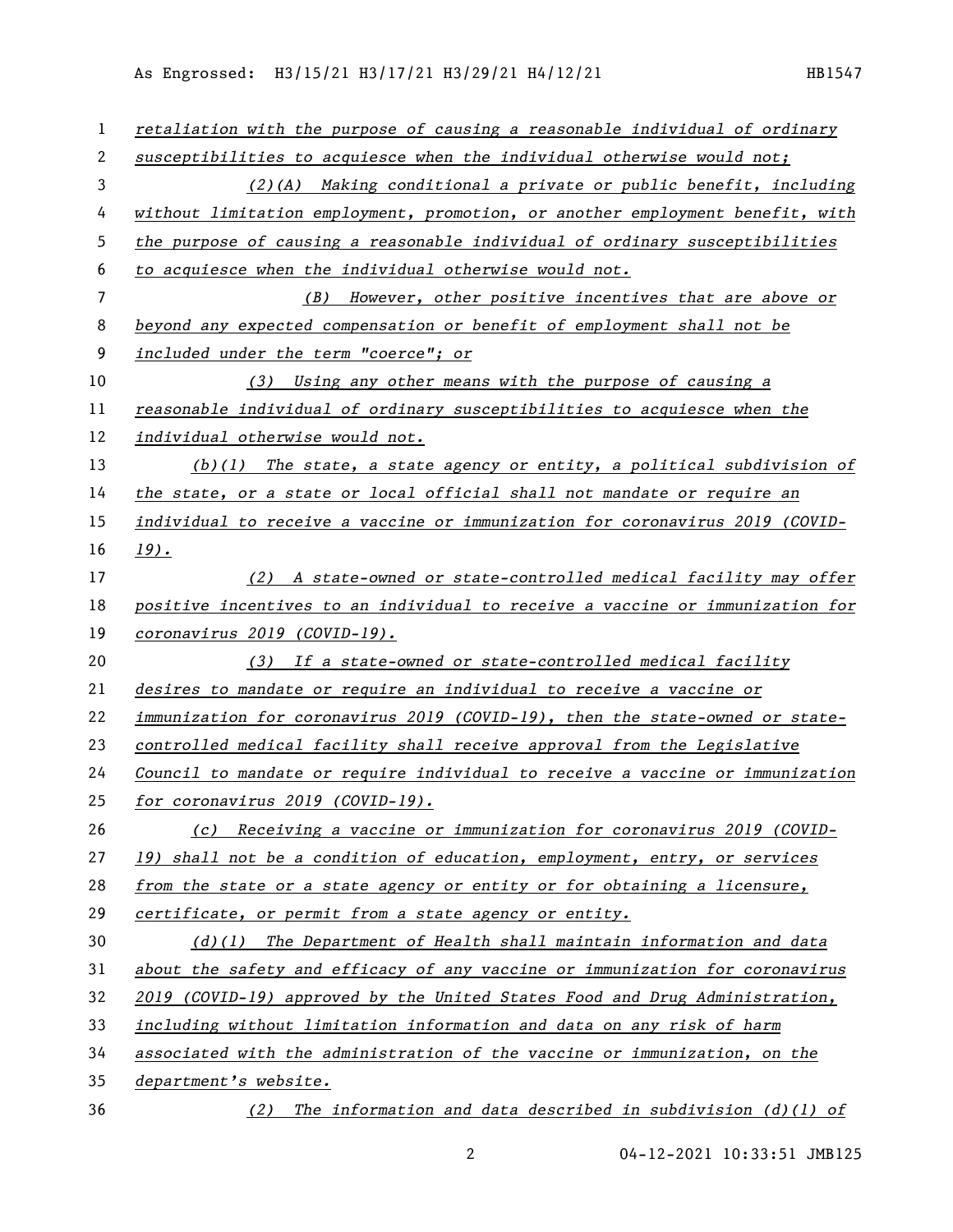As Engrossed: H3/15/21 H3/17/21 H3/29/21 H4/12/21 1121 HB1547

| 1  | this section shall be presented in a manner that is understandable and        |
|----|-------------------------------------------------------------------------------|
| 2  | accessible to all individuals.                                                |
| 3  | The state, a state agency or entity, a political subdivision of<br>(e)        |
| 4  | the state, or a state or local official shall not discriminate against or     |
| 5  | coerce in any way an individual for refusing to receive a vaccine or          |
| 6  | immunization for coronavirus 2019 (COVID-19), including without limitation:   |
| 7  | Coerce an employee into consenting to receive a vaccine or<br>(1)             |
| 8  | <i>immunization for coronavirus 2019 (COVID-19);</i>                          |
| 9  | Withhold the opportunity for career advancement from an<br>(2)                |
| 10 | employee who does not consent to receiving a vaccine or immunization for      |
| 11 | coronavirus 2019 (COVID-19); or                                               |
| 12 | (3)<br>Withhold a salary, a wage increase, insurance, or insurance            |
| 13 | discounts from an employee who does not consent to receiving a vaccine or     |
| 14 | immunization for coronavirus 2019 (COVID-19).                                 |
| 15 | $(f)$ If the state, a state agency or entity, a political subdivision of      |
| 16 | the state, or a state or local official recommends that an individual in this |
| 17 | state receive a vaccine or immunization for coronavirus 2019 (COVID-19), the  |
| 18 | state, state agency or entity, political subdivision of the state, or state   |
| 19 | or local official shall provide notice that the recommendation is not         |
| 20 | mandatory.                                                                    |
| 21 | $(g)$ This section shall expire two (2) years from the date that the          |
| 22 | United States Food and Drug Administration approves the immunization or       |
| 23 | vaccine for coronavirus 2019 (COVID-19).                                      |
| 24 |                                                                               |
| 25 | DO NOT CODIFY. ARKANSAS CODE REVISION COMMISSION<br>SECTION 2.                |
| 26 | AUTHORIZATION.                                                                |
| 27 | The Arkansas Code Revision Commission is directed to remove this act          |
| 28 | from the Arkansas Code upon the expiration of the terms of this act.          |
| 29 |                                                                               |
| 30 | SECTION 3. DO NOT CODIFY. TEMPORARY LANGUAGE. Conditional mandate             |
| 31 | for vaccination.                                                              |
| 32 | (a) If a variant of coronavirus 2019 (COVID-19) occurs and mutates to         |
| 33 | be a more virulent strain that impacts children within two (2) years from the |
| 34 | date that the United States Food and Drug Administration approved the         |
| 35 | immunization or vaccination for coronavirus 2019 (COVID-19), then the         |
| 36 | Secretary of the Department of Health and the Governor shall request a        |

04-12-2021 10:33:51 JMB125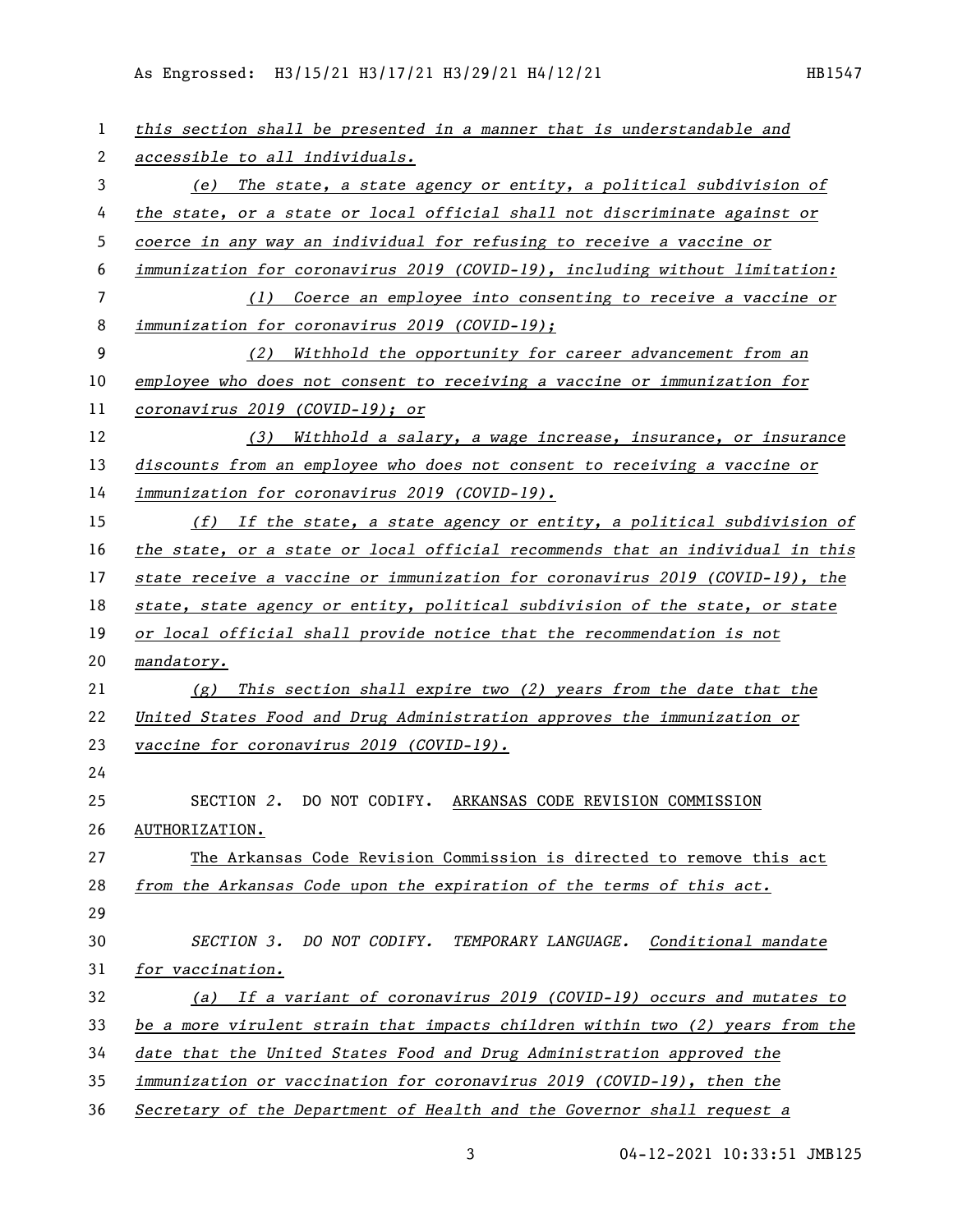| 1  | meeting within two (2) weeks of discovery of the virulent strain of the:      |
|----|-------------------------------------------------------------------------------|
| 2  | Senate Committee on Public Health, Welfare, and Labor; and<br>(1)             |
| 3  | (2)<br>House Committee on Public Health, Welfare, and Labor.                  |
| 4  | $(b)(1)$ In the meeting described in subsection (a) of this section, the      |
| 5  | Senate Committee on Public Health, Welfare, and Labor and the House Committee |
| 6  | on Public Health, Welfare, and Labor shall make recommendations regarding     |
| 7  | vaccination of children.                                                      |
| 8  | The recommendations shall be presented to the Legislative<br>(2)              |
| 9  | Council for approval.                                                         |
| 10 | The recommendations may include a limited suspension of the laws<br>(c)       |
| 11 | under this act for students and school staff or a complete suspension of the  |
| 12 | laws under this act.                                                          |
| 13 | (d) If the recommendations include a suspension of the laws under this        |
| 14 | act, the standard exemptions for students may continue.                       |
| 15 |                                                                               |
| 16 | SECTION 4.<br>EMERGENCY CLAUSE. It is found and determined by the             |
| 17 | General Assembly of the State of Arkansas that in December 2020, several      |
| 18 | vaccines or immunizations for coronavirus 2019 (COVID-19) were approved for   |
| 19 | distribution to the citizens of the United States; that the State of Arkansas |
| 20 | has received limited quantities of vaccines or immunizations for coronavirus  |
| 21 | 2019 (COVID-19) and plans to make vaccinations or immunizations for           |
| 22 | coronavirus 2019 (COVID-19) available to citizens of this state through a     |
| 23 | phased process; that citizens of this state have expressed concerns about     |
| 24 | being forced to receive a vaccination or immunization for coronavirus 2019    |
| 25 | (COVID-19) without consideration of their religious, philosophical, or        |
| 26 | medical reasons or information about the safety of a vaccine or immunization  |
| 27 | for coronavirus 2019 (COVID-19); and that this act is immediately necessary   |
| 28 | to protect the safety and health of the citizens of this state who have       |
| 29 | religious, philosophical, or medical reasons for not receiving a vaccination  |
| 30 | or immunization for coronavirus 2019 (COVID-19) or who have concerns about    |
| 31 | the safety of a vaccine or immunization for coronavirus 2019 (COVID-19).      |
| 32 | Therefore, an emergency is declared to exist, and this act being immediately  |
| 33 | necessary for the preservation of the public peace, health, and safety shall  |
| 34 | become effective on:                                                          |
| 35 | The date of its approval by the Governor;<br>(1)                              |
| 36 | (2) If the bill is neither approved nor vetoed by the Governor,               |

04-12-2021 10:33:51 JMB125